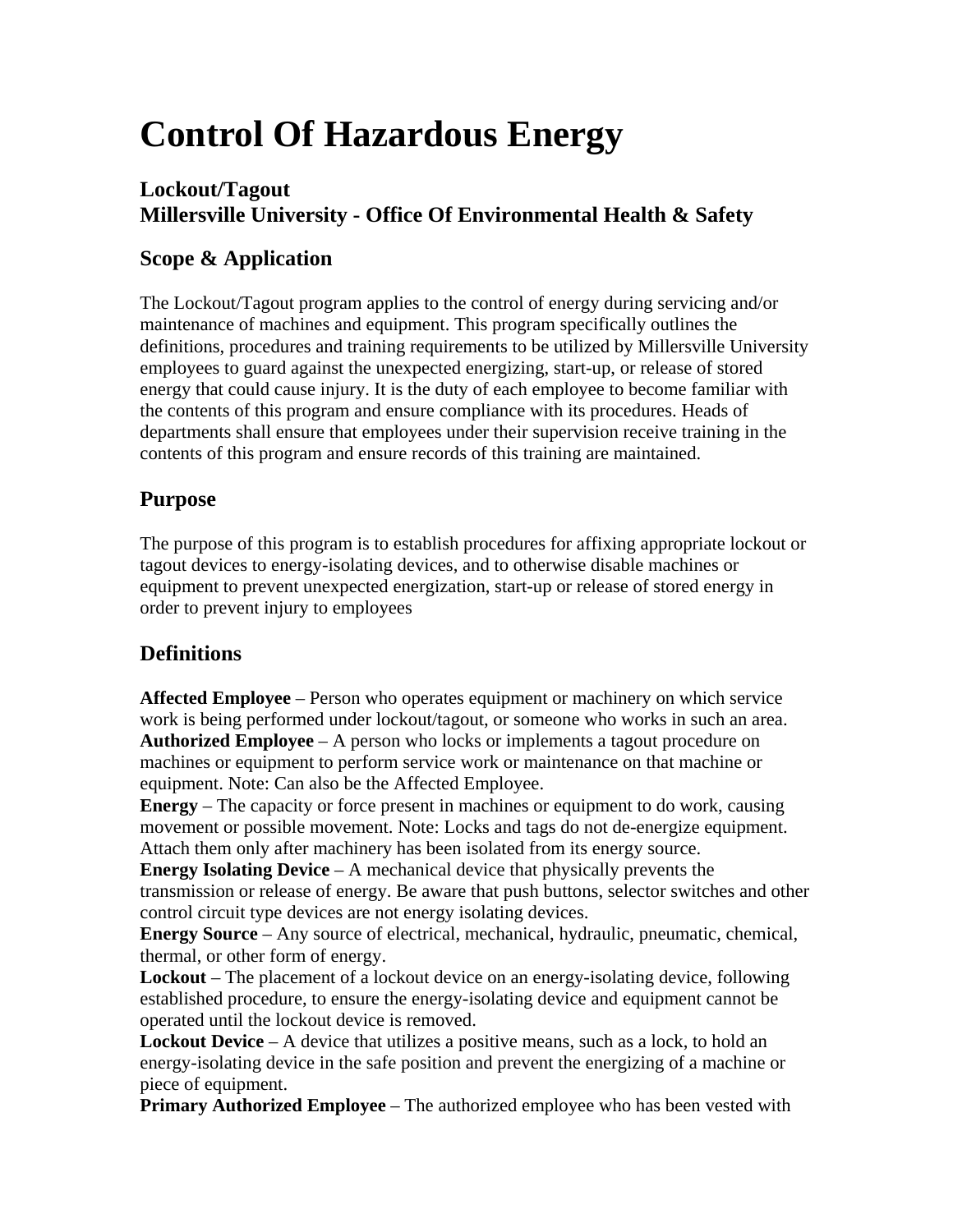responsibility for a set number or group of employees performing service or maintenance on machines or equipment subject to lockout or tagout procedures.

**Point of Control** – Any electrical or mechanical device, such as a switch or a valve, which regulates or stops the flow of energy between machine and energy source.

**Residual Energy** (also known as Potential Energy) – Latent or leftover energy remaining in a machine after it has been shut down (e.g., a turning shaft or electricity stored in a capacitor).

**Tagout** – A written warning telling a co-worker not to operate a switch, lever, or valve that could release hazardous energy or set a machine in motion. The tag is the warning device.

**Two Person Rule** – A safety rule stating that two people must be present to remove a lock that was placed by someone else, and that no lock may be cut until all workers are known to be clear of the machine or equipment which is locked out

**Zero Energy State** – State of equipment or machinery in which all residual energy has been dissipated to a safe level and has been verified as such

### **General**

**Authorizations** – A designated Millersville University representative (usually the supervisor) who may authorize the use of this program to individuals associated with the control of hazardous energy on any Millersville University system, machinery, or equipment.

The Director of Environmental Health & Safety working with the supervisors and managers, will implement the program and ensure that personnel are trained in accordance with the procedures established herein. This responsibility may be delegated to another person or persons providing it is done so in writing and the designated person is qualified and competent. This person will authorize employees to implement the locking and tagging system procedure.

An employee who has been authorized by his or her department head or that department head's designated individual is required to lock and/or tagout machines or equipment prior to performing service or maintenance.

Each department utilizing the Millersville University program for the control of hazardous energy shall establish and document site-specific procedures for energy isolation. Specialized lockout devices shall be obtained and kept within the department for its use.

**Tagout** – If an energy-isolating device is capable of being locked out, the authorized employee must utilize lockout. Tagout procedures can be used only if lockout procedure is not possible and tagout is at least equally effective at protecting worker safety. When using tagout, take additional steps to prevent unexpected energization (e.g., remove valve hand wheels, locking control switches, etc).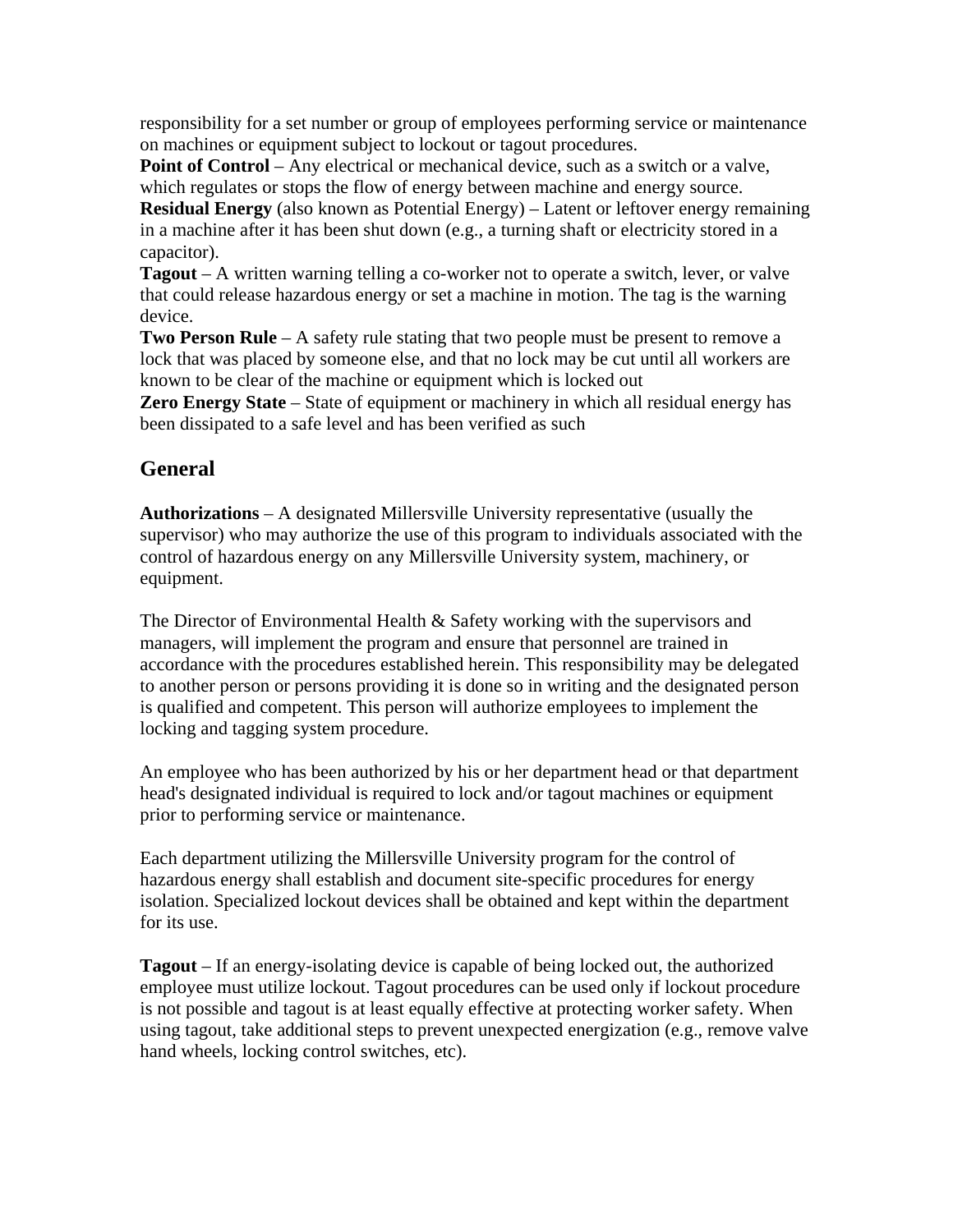When a tagout device is used on an energy-isolating device that is capable of being locked out, the tagout device shall be attached at the same location that the lockout device would have been attached.

A standard tag, as suggested by the illustration at left, shall accompany lockout devices used for the implementation of this program.

These devices shall be used for no other purpose than lockout, and shall be substantial enough to prevent removal without the use of excessive force or unusual techniques. Tagout devices, including their means of attachment, shall be substantial enough to prevent inadvertent or accidental removal. Tagout device attachment means shall be of a non-reusable type, attachable by hand, self-locking, and non-releasable with a minimum unlocking strength of no less than 50 pounds and having the general design and basic characteristics of being at least equivalent to a one-piece, all-environment-tolerant nylon cable tie.

The Director of Environmental Health  $\&$  Safety or his/her designated representative shall conduct periodic inspection of the energy control procedure at least annually to ensure that the procedure and the requirements are being followed.

**Locks** – A lockout device must be capable of ensuring the equipment can not be restarted or energy supplied to the machine. Each authorized employee is responsible for the care and maintenance of their locks and keys. Only the authorized employee will have the keys to their locks. Authorized employees will not share their keys with other employees.

A standard lock, as suggested by the illustration at left, shall be used to perform lockout procedures. Authorized employees will have, at a minimum, two locks with keys. Employees will request additional locks through their supervisor. Locks will be purchased from the LO/TO equipment vendor, and will not be obtained through the locksmith department.

**Standard Electrical LO/TO Kit** – Each Authorized employee in the Facilities Department will be provided with a standard lockout/tagout kit (see illustration at left) for performing basic electrical safety lockout/tagout procedures.

The kit contains locks, keys, tags, a variety of lockout devices, and multiple lock hasps. Each authorized employee is responsible for the care and maintenance of their LO/TO kit.

#### **Procedures**

Only authorized employees shall perform implementation of the lockout or tagout system. Affected employees shall be notified by heads of departments, or their designated representatives, of the application and removal of lockout or tagout devices. Notification shall be given before the controls are applied, and after they are removed from the machine or equipment. The established procedure for the application of energy control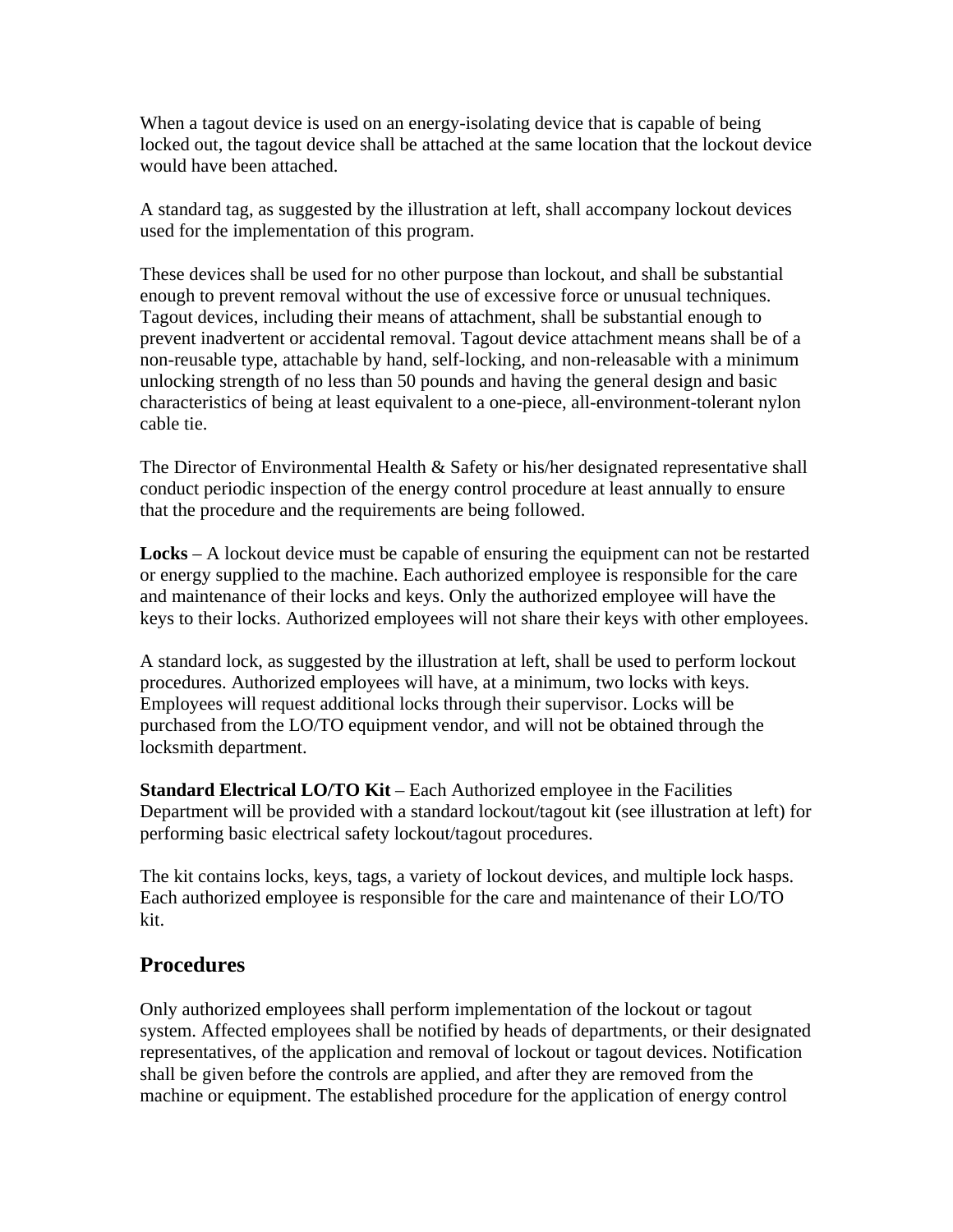shall cover the following elements and actions and shall be done in the following sequence:

- 1. Preparation for shutdown: Before an authorized or affected employee turns off a machine or piece of equipment, they shall have knowledge of the type and magnitude of the energy, the hazards of the energy to be controlled, and the method or means to control the energy. Notify all affected employees that machinery and equipment will be out of service.
- 2. Machine or equipment shutdown: An orderly shutdown must be utilized to avoid any additional or increased hazards to employees as a result of equipment deenergization. If the equipment is in operation, follow normal stopping procedures (e.g., depress stop button, open toggle switch, etc).
- 3. Machine or equipment isolation: All energy-isolating devices that are needed to control the energy to the machine or equipment shall be physically located and operated in such a manner as to isolate the machine or equipment from the energy source. Move switch or panel to "off" or "open" positions and close all valves or other energy isolating devices so that the energy source is disconnected or isolated from the machinery or equipment. Make sure to isolate all energy sources including back up power systems.
- 4. Application of Lockout/Tagout: Authorized employees shall affix lockout or tagout devices to each energy-isolating device. Lockout devices will be affixed in a manner that will hold the energy-isolating devices in the "off" or "safe" position. Lock and tagout all energy devices by use of hasps, chains and valve covers with assigned individual locks. Only Millersville University lockout/tagout equipment is approved for use. When employees are involved in work on locked out equipment, each person puts his/her lockout/tagout device at the lockout point on a lock hasp or in a group "lock box." Make sure tags are easily visible to anyone entering the area. Fasten the tag directly to or close to the lock. Tagout devices, where used, will be attached at the same point as a lock would be affixed. If the tag cannot be attached at that point, the tag will be located as close as possible to the device in a position that will be immediately obvious to anyone attempting to operate the device. Tags will be affixed in such a manner as will clearly state that the operation or movement of energy-isolating devices from the "off" or "safe" position is prohibited. Also, ensure that all tags are completely and correctly filled out.
- 5. Release stored energy: Following the application of the lockout/tagout devices to the energy isolating devices, all potential or residual energy must be relieved, disconnected, restrained, and otherwise rendered safe. This includes, but is not limited to, making sure all moving parts have stopped, installing ground wires, relieving trapped pressure, releasing the tension on springs or blocking their movement, block or brace any part that might move or fall, block or brace any part that might move or fall due to pneumatic or hydraulic pressure, bleed lines, drain process piping and close valves, purge all tanks and lines, dissipate stored thermal energy (heat and cold), etc. Where the re-accumulation of stored energy to a hazardous energy level is possible, verification of isolation will be continued until maintenance or servicing is complete. Stored energy (capacitors, springs,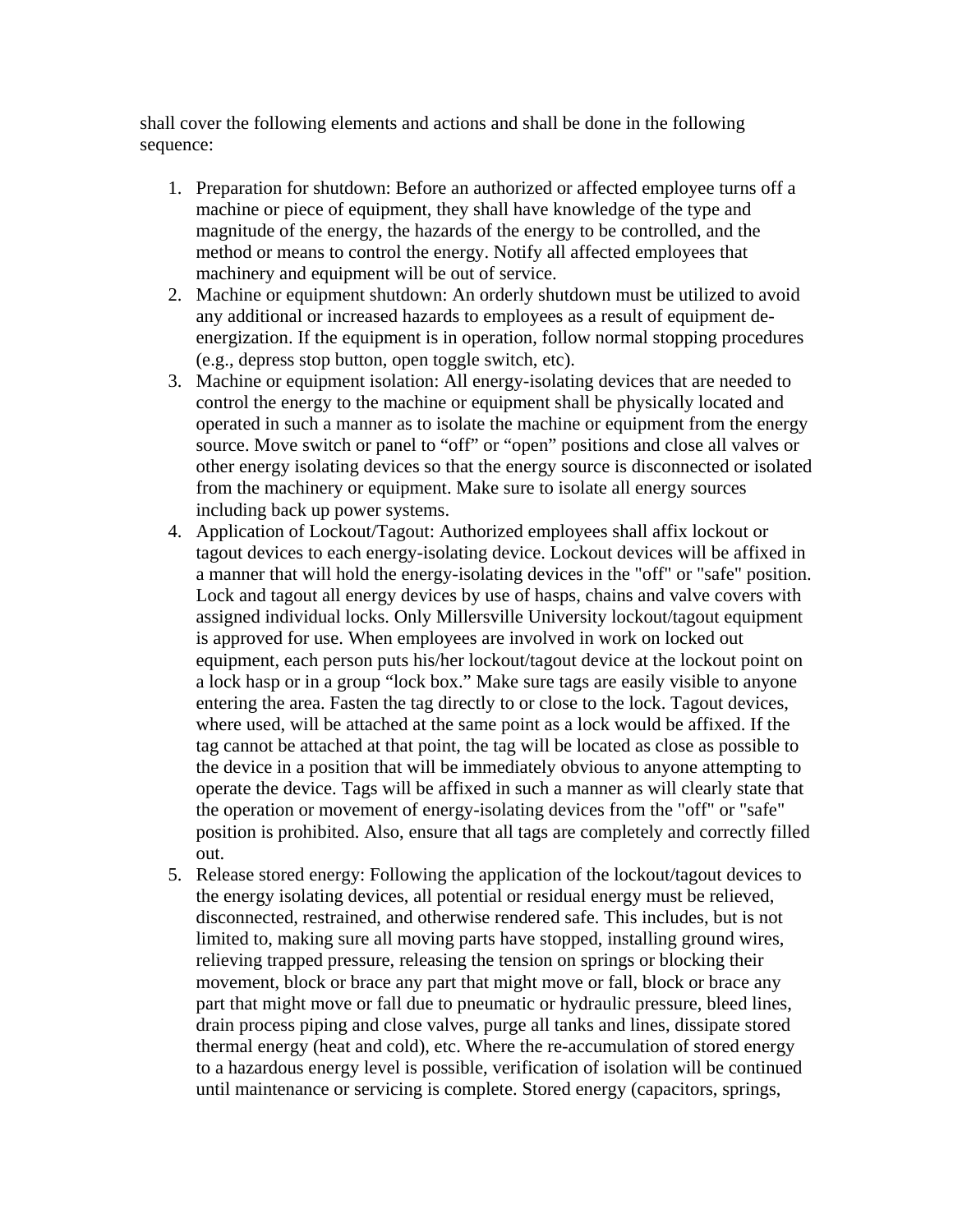elevated members, rotating fly wheels, and hydraulic/air/gas/steam systems) must be relieved or restrained by grounding, repositioning, blocking and/or bleeding the system.

- 6. Methods of releasing and/or controlling stored energy:
	- o Make sure all moving parts have stopped
	- o Install ground wires
	- o Relieve trapped pressure
	- o Release the tension on springs or block their movement
	- o Block or brace any part that can fall
	- o Block parts in pneumatic or hydraulic systems that could move due to loss of pressure
	- o Bleed lines, let vent valves open
	- o Drain process piping systems and close valves to stop flow of hazardous materials
	- o To block a line where there is no valve, use a blank flange
	- o Purge all tanks and lines
	- o Dissipate extreme cold or heat
	- o Make sure stored energy does not re-accumulate to harmful or dangerous levels
- 7. Verification of Equipment Isolation Prior to starting work on machines or equipment that have been locked out or tagged out, the authorized employee shall verify that isolation and de- energization of the machine or equipment has been accomplished.
	- o Make sure the area is clear of personnel
	- o Verify that main disconnect switch or circuit breaker can not be moved into the on position
	- o Use a voltmeter or other device to check the switch
	- o Press all start buttons and activate controls
	- o Shut off machine controls when finished testing the equipment

**Release from Lockout or Tagout** - Before lockout or tagout devices are removed and energy is restored to the machine or equipment, procedures shall be followed and actions taken by the authorized employee(s) to ensure the following:

**The Machine or Equipment** - The work area shall be inspected to ensure that nonessential items have been removed and that machine or equipment components are operationally intact.

**Employees** - The work area shall be checked to ensure that all employees have been safely positioned or removed. Before lockout or tagout devices are removed and before machines or equipment are energized, affected employees shall be notified.

**Lockout or Tagout Device Removal** - The employee who applied the device shall remove each lockout or tagout device from each energy-isolating device. Do not remove other employee's lockout or tagout devices.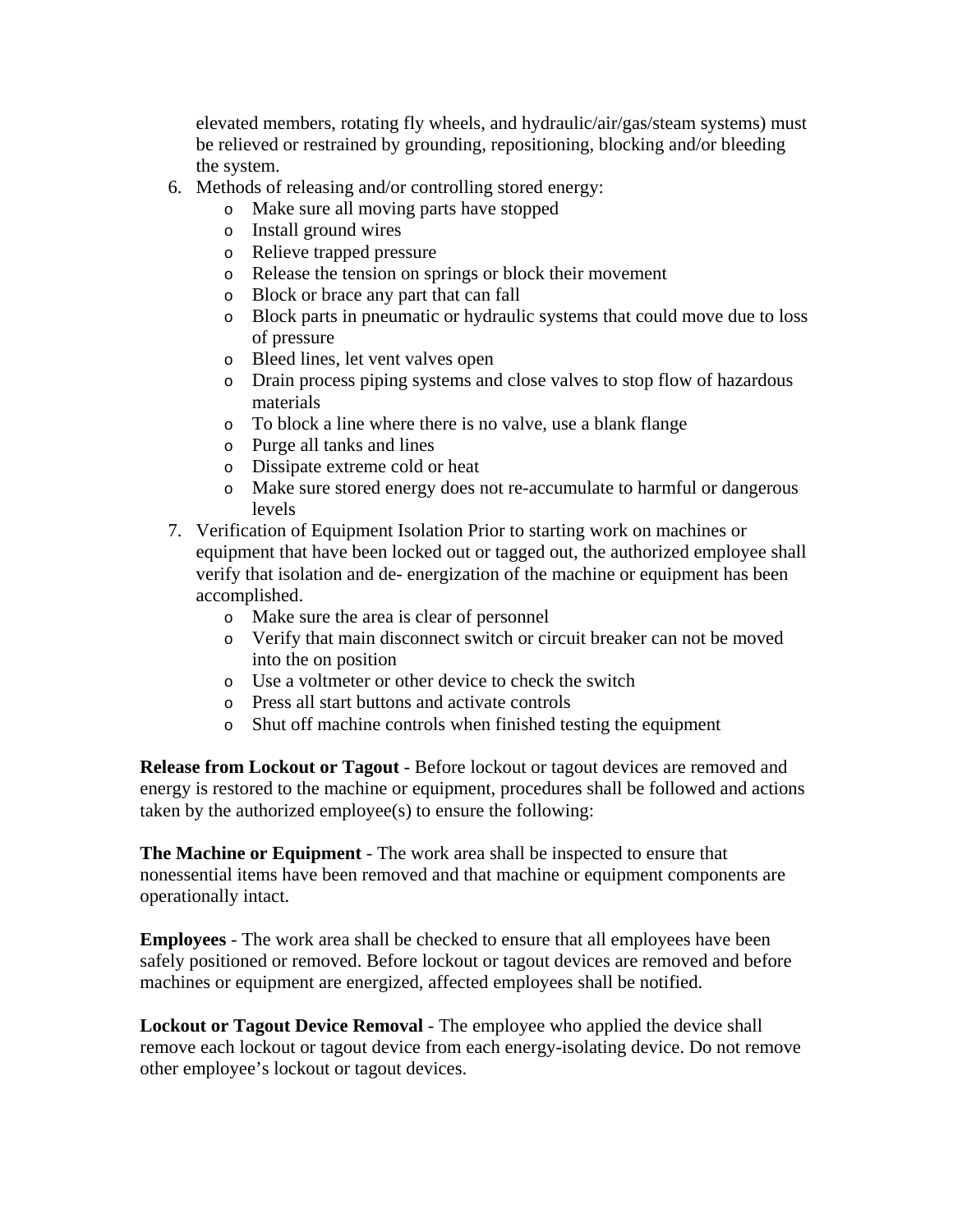**Removing Other Locks and Tags** - When the authorized employee who applied the lockout or tagout device (installer) is not available to remove it, that device may be removed under the direction of the installer's immediate supervisor. However, this removal must follow the Two Person Rule. That is, two people must be present when another employee's lock and/or tag are removed from an energy isolating device. One of these two employees must be the supervisor. The specific procedure for removing another employee's lock or tag shall include at least the following elements:

- Verification by the immediate supervisor and the employee requesting that the lock be removed, that the employee who applied the device is not at the facility, (i.e., is on vacation, off sick, etc.),
- The supervisor and the employee requesting the lock be removed must make all reasonable efforts to contact the authorized employee to inform them that his/her lockout or tagout device will be or has been removed, and,
- The supervisor will ensure that the authorized employee has this knowledge before they resume work at the facility.
- In general, only remove other employee's locks and tags in emergency situations. If possible, delay the maintenance or service activity until the employee can return to work and remove the lock/tag themselves.

**Testing or Positioning of machines, equipment, or components thereof** - In situations where lockout or tagout devices must be temporarily removed from the energy- isolating device and the machine or equipment energized to test or position the equipment or component thereof, the following sequence of actions shall be followed:

- Clear the machine or equipment of tools and materials.
- Remove employees from the machine or equipment area.
- Remove the lockout or tagout devices.
- Energize and proceed with testing or positioning.
- De-energize all systems and reapply energy control measures to continue the servicing and/or maintenance.
- If additional maintenance or service work needs to be performed, reapply the lockout/tagout devices (repeat the procedures to isolate and control the energy).

**Outside Personnel (contractors, etc.)** - Whenever outside servicing personnel are to be engaged in activities covered by the scope and application of this program, the designated Millersville University representative and the outside employer shall inform each other of their respective lockout or tagout procedures. The designated Millersville representative shall ensure that his/her personnel understand and comply with restrictions and prohibitions of the outside employer's energy control procedures. If the outside employer has no documented lockout or tagout procedures, they shall ensure that their personnel understand and comply with the procedures established in this program.

**Group Lockout or Tagout** - When servicing and/or maintenance is performed by a crew or department, they shall utilize a procedure which affords the employees a level of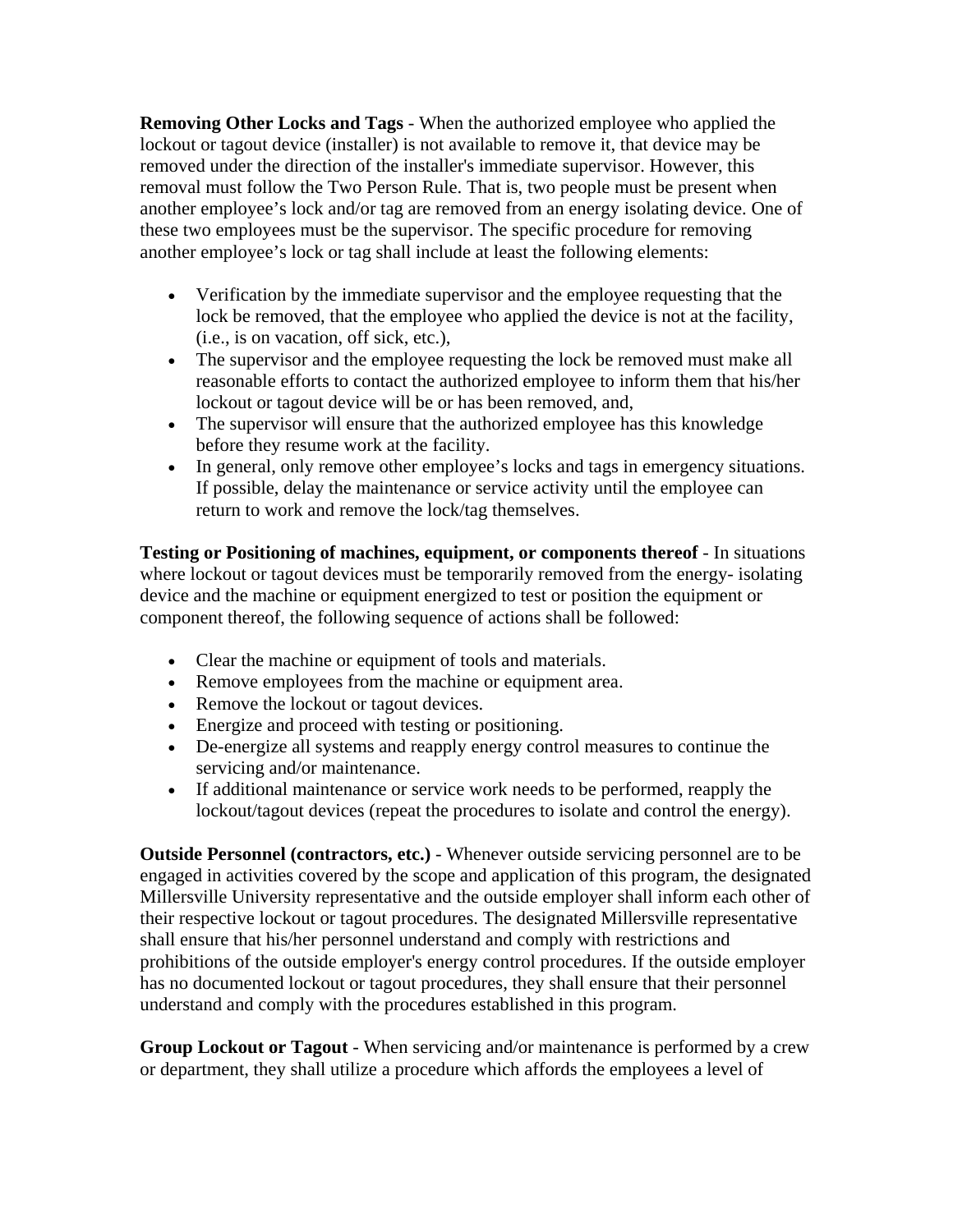protection equivalent to that provided by the implementation of a personal lockout or tagout device. This shall be accomplished by:

- Ensuring all locks, tags, and procedures used by multiple employees must be equally capable of protection
- Designating a primary authorized person (employee) to organize and oversee the group LO/TO procedure
- The application of a multi-lock accepting device by the primary authorized employee to the energy- isolating device.
- The primary authorized employee attaching his/her lock to the multi-accepting device.
- Other authorized employees shall affix a personal lockout or tagout device to the multi-lock accepting device when they begin work, and shall remove those devices when they stop working on the machine or equipment being serviced or maintained.
- Verify isolation and shut down before a new employee adds their lock to the group lockout procedure
- Ensuring the primary authorized employee removes his/her lock and the multilock accepting device when all service or maintenance has been completed.
- Ensuring the primary authorized employee verifies that all other employees have removed their locks, removed their tools and equipment, and are clear of the area, before restarting the machine or equipment.

**Shift or Personnel Changes** - Follow these procedures to insure the orderly transfer of lockout or tagout devices between shifts (off-going and on-coming employees) and minimize exposure to hazards from unexpected energization, start-up of the machine or equipment, or release of stored energy,

- The on-coming personnel shall notify the off-going personnel that they are ready to begin work on the machine or equipment.
- All lockout and/or tagout devices attached to the machine or equipment by the off-going personnel shall be removed and immediately replaced with like devices by the on-coming authorized personnel.

The primary authorized employee shall insure that all pertinent co-ordination between off-going and on-coming personnel has been completed before the on-coming authorized personnel begin work on the machine or equipment and that all necessary energy has been rendered safe.

**Tag Out Only** - Tag out only should only be used when the machine or equipment can not physically be locked out and the tag out only procedure is at least as effective at protecting worker safety. When tagout systems are used, employees shall also be trained in the following limitations of tags:

• Tags are essentially warning devices affixed to energy-isolating devices, and do not provide the physical restraint that is provided by lockout.